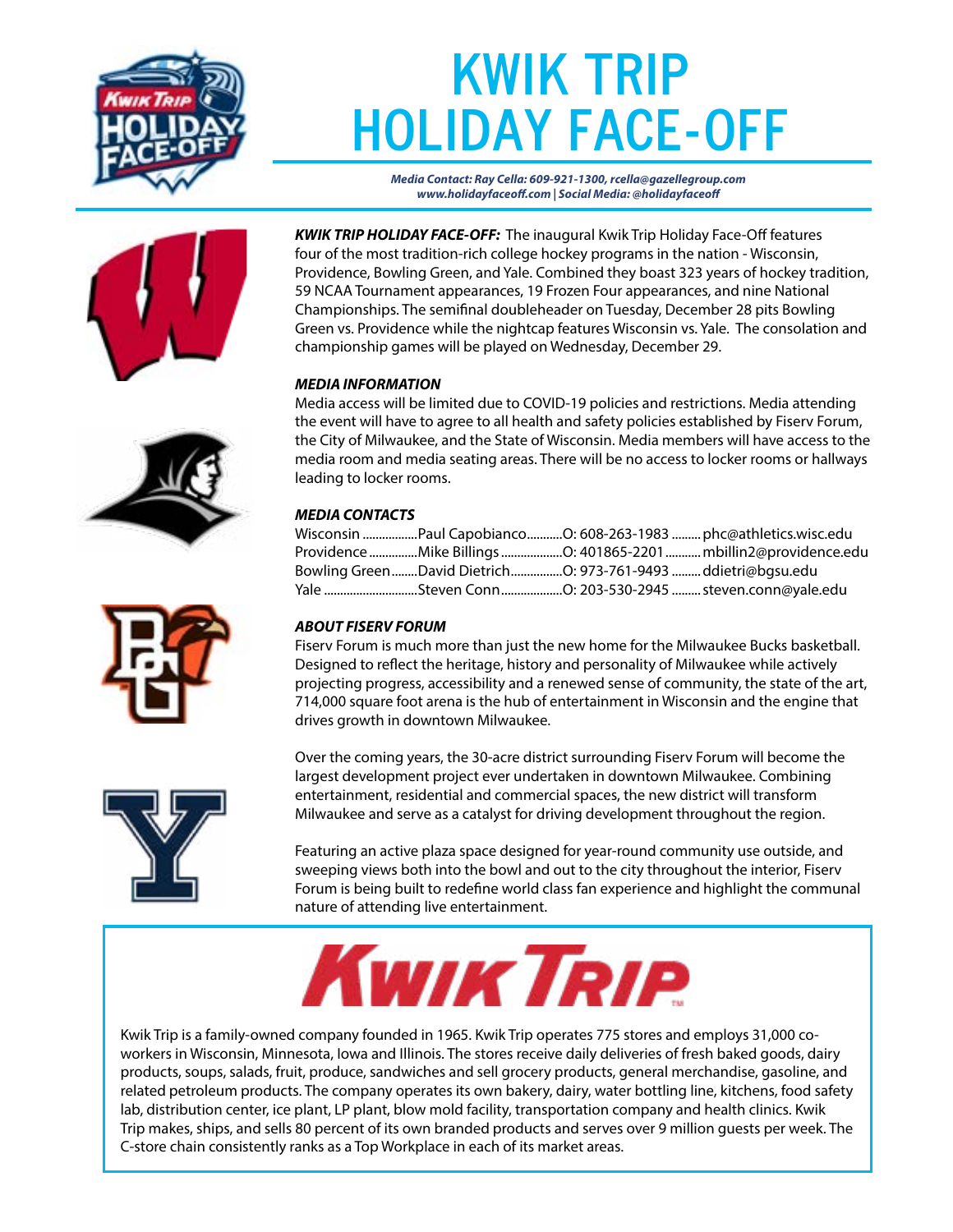

|              | DECEMBER 28<br>Providence                                            | DECEMBER 29<br><b>Game 1 - 4:00PM</b><br>Game 2* - 7:30PM |                    |
|--------------|----------------------------------------------------------------------|-----------------------------------------------------------|--------------------|
| $\mathbf{R}$ | 4:00PM<br><b>Bowling Green</b>                                       |                                                           |                    |
|              | <b>Wisconsin</b>                                                     |                                                           | <b>CHAMPION</b>    |
|              | <b>7:30PM</b><br>Yale                                                |                                                           |                    |
|              | *WISCONSIN TO PLAY IN GAME 2 ON<br>12/29, REGARDLESS OF 12/28 RESULT |                                                           | <b>THIRD PLACE</b> |

**4GAZELLE**GROUP 475 WALL STREET | PRINCETON, NJ 08540 | 609-921-1300 | GAZELLEGROUP.COM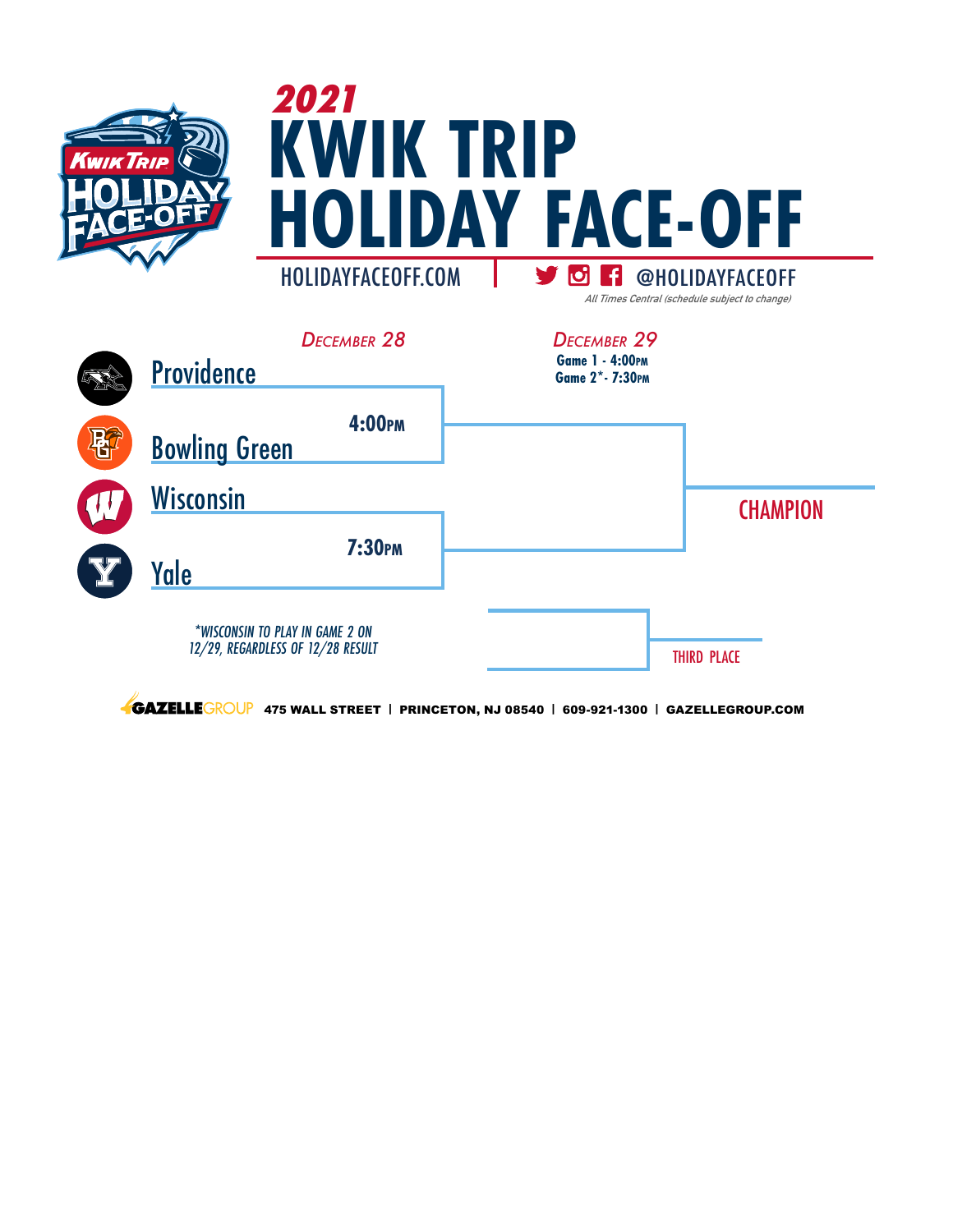# **KWIK TRIP HOLIDAY FACE-OFF**

## *THE FIELD*

### **Wisconsin Badgers**

*www.uwbadgers.com Twitter/Instagram: @badgermhockey*  In five-plus seasons, head coach Tony Granato, a 2020 inductee into the U.S. Hockey Hall of Fame, owns a pair of Big Ten Coach of the Year honors and the 2021 Big Ten title…he has coached numerous Badgers to the NHL, including 2



NHL All-Rookie Team defenseman K'Andre Miller (NYR), as well as 2021 Hobey Baker Memorial Award winner Cole Caufield, who helped Montreal reach the 2021 Stanley Cup Final…this season, Wisconsin is led by senior Brock Caufield, who enters the Kwik Trip Holiday Face-Off with a team-high 11 points (4-7-11)…senior Tarek Baker (5-5-10) and freshman Corson Ceulemans (2-8-10) are also double digit scorers…in goal, junior Jared Moe has started 11 of UW's 14 games and owns a 2.62 goals against average and .926 save percentage... Wisconsin's 2006 National Championship was won next door to Fiserv Forum where the old Bradley Center once stood.

*JUST THE FACTS...*

Seasons - 73 NCAA Appearances - 26 Frozen Fours - 11 National Championships - 6 (1973, 1977, 1981, 1983, 1990, 2006)

## **Providence Friars**

*www.friars.com Twitter/Instagram: @friarshockey* Head coach Nate Leaman has led a resurgence of the Providence program since being hired 11 seasons ago,



highlighted by winning the 2015 NCAA Championship, the first NCAA title in program history…the Friars also advanced to the 2019 Frozen Four…PC has a string of nine consecutive winning seasons and six Hockey East semifinal appearances…Leaman will not be on the bench the Friars' bench this week as he is serving as the head coach of Team USA's world juniors squad that is in Edmonton/ Red Deer, Alberta from Dec. 26-Jan. 5…the Friars will also be without leading scorer sophomore Brett Berard (12-12-24) who is with Leaman in Alberta…however, eight other Friars are scoring in double figures, including sophomore Nick Poisson, who paces PC with 18 assists (5-18-23)…junior Parker Ford with 10 goals (10-8-18) is two back of Berard…junior Patrick Moynihan (7-7-14) and junior Jamie Engelbert (3-9-12) round out the top five…junior Jaxson Stauber owns a 13-7-0 record and 2.13 average and .923 save percentage... as a team, the Friars' special teams rank top-five in the NCAA – second on the power play (.301) and fifth on the penalty kill (.899).

*JUST THE FACTS...* Seasons - 71 NCAA Appearances - 15 Frozen Fours - 4 National Championships - 1 (2015)

## **Bowling Green Falcons**

*www.bgsufalcons.com Twitter/Instagram: @bgfalconhockey* Named head coach in 2019, Ty Eigner is a 1993 BGSU grad who spent the previous nine years as an assistant coach for the Falcons…last year he led BGSU to its



seventh straight 20-win campaign, the second longest streak in school history…the Falcons also broke the program record most consecutive road wins with 12 dating back to the 2019-20…2020-21 also saw the Falcons ranked as high as No. 5…this year BGSU was the last unbeaten team in the country…freshman Austen Swankler (7-12- 19) leads the Falcons with 19 points while tied for the team lead with 12 assists…senior Nathan Burke has a team-best 10 goals (10-4-14)… in all six Falcons have double digit points – seniors Alex Barber (7-10- 17), Taylor Schenider (5-12-17), Gabriel Chicoine (1-12-13) and Coale Norris (5-5-10) round out that group…in goal, freshman Christian Stoever (2.55 GAA, 9.16 save percentage) and junior Zach Rose (3.47 GAA, .880 save percentage) have each played in 10 games.

*JUST THE FACTS...* Seasons - 53 NCAA Appearances - 10 Frozen Fours - 2 National Championships - 1 (1984)

## **Yale Bulldogs**

*www.yalebulldogs.com Twitter/Instagram: @yalemhockey* Since being hired in 2006, Keith Allain has elevated the program to a level of national prominence…he has led Yale to six NCAA Tournaments (one national title, three regional finals) and seven Ivy League



championships…a member of the U.S. Hockey Hall of Fame, he took a team that was seeded 15th overall in the NCAA Tournament to the 2013 Frozen Four title…Yale enters the Kwik Trip Holiday Face-Off having won three of its previous four games after a 600-day lay-off due to COVID-19 resulted in a 0-6 start…sophomore Niklas Allain (the son of the head coach) paces the Bulldogs with four goals and seven points (4-3-7)…junior Cole Donhauser (2-4-6) and sophomore Teddy Wooding (2-3-5) top the Eli's scoring list…sophomore Nathan Reid has started six of Yale's 10 games and has a 2.98 GAA and .889 save percentage.

*JUST THE FACTS...* Seasons - 126 NCAA Appearances - 8 Frozen Fours - 2 National Championships - 1 (2013)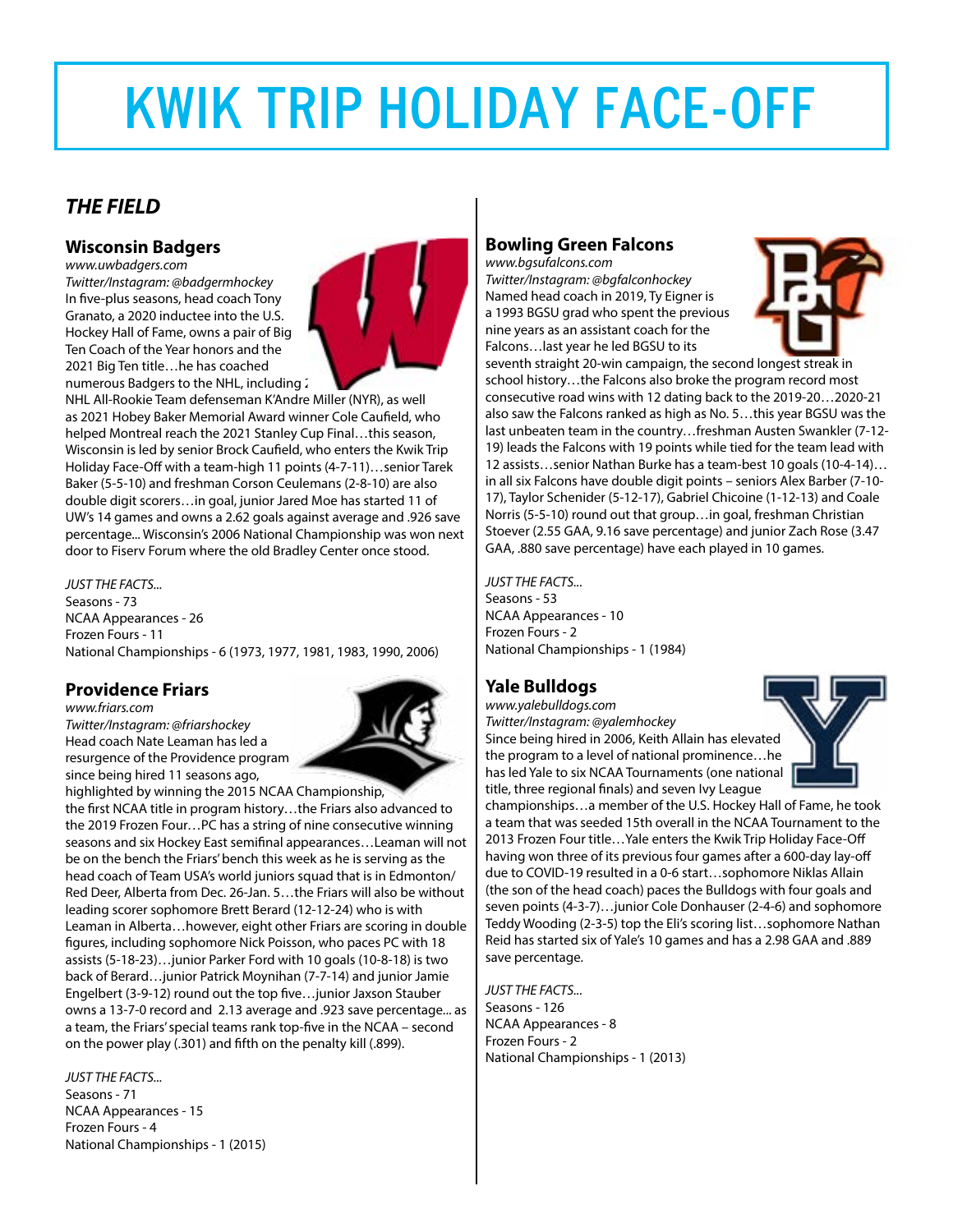## **KWIK TRIP HOLIDAY FACE-OFF**



*GOOD SAM EMPIRE CLASSIC benefiting WOUNDED WARRIOR PROJECT presented by CONTINENTAL TIRE* **SITE/DATE:** T-Mobile Arena • Las Vegas, Nev. • Nov. 22-23, 2021

**PARTICIPANTS:** Gonzaga • UCLA • Central Michigan • Bellarmine **WEBSITE:** EmpireClassic.net **TWITTER:** @empireclassicbb **INSTAGRAM:** @empireclassicbb



*GUARANTEED RATE GOTHAM CLASSIC* **SITE/DATE:** Madison Square Garden• New York, N.Y. • Dec. 18, 2021 **PARTICIPANTS:** St. John's • Pittsburgh • Seton Hall • Iona **WEBSITE:** www.GothamClassic.com **TWITTER:** @gothamclassic **INSTAGRAM:** @gothamclassic



#### *DUKE VETERANS DAY WEEKEND SHOWCASE*

**SITE/DATE:** Cameron Indoor Stadium • Durham, N.C. • Nov. 12-13, 2021

**PARTICIPANTS:** Duke • Army • Campbell • Hartford **WEBSITE:** www.gazellegroup.com/main/duke



#### *ABE LEMONS CLASSIC*

**SITE/DATE:** Various • Nov. 17-24, 2021 **PARTICIPANTS:** Texas • California Baptist • Northern Colorado • San Jose State **WEBSITE:** www.gazellegroup.com/main/texas



#### *ROMAN LEGENDS CLASSIC presented by OLD TRAPPER*

**SITE/DATE:** Prudential Center • Newark, N.J. • Nov. 22-23, 2021 **PARTICIPANTS:** Virginia • Providence • Georgia • Northwestern **WEBSITE:** LegendsClassic.com **TWITTER:** @legendsbball **INSTAGRAM:** @legendsclassic



#### *SUNSHINE SLAM*

**SITE/DATE:** Ocean Center• Daytona Beach, Fla. • Nov. 20-21, 2021 **PARTICIPANTS:** Utah • Boston College • Rhode Island • Tulsa Air Force • Holy Cross • Bryant • Bethune-Cookman **WEBSITE:** www.SunshineSlam.com **TWITTER:** @thesunshineslam **INSTAGRAM:** @sunshine\_slam



#### *THE KENTUCKY CLASSIC*

**SITE/DATE:** Various. • Nov. 12-22, 2021 **PARTICIPANTS:** Kentucky • Mount St. Mary's • Robert Morris • Ohio **WEBSITE:** www.gazellegroup.com/main/kentucky



#### *COLLEGE BASKETBALL INVITATIONAL*

The College Basketball Invitational (CBI), comprised of teams not selected for the NCAA Tournament, is a single-elimination tournament beginning in March. **WEBSITE:** CollegeBasketballInvitational.com **TWITTER:** @cbitourney **INSTAGRAM:** @cbitourney



### *KWIK TRIP HOLIDAY FACE-OFF*

**SITE/DATE:** Fiserv Forum • Milwaukee, Wis. • Dec. 28-29 2021 **PARTICIPANTS:** Wisconsin • Providence • Bowling Green • Yale **WEBSITE:** www.HolidayFaceoff.com **TWITTER:** @holidayfaceoff **INSTAGRAM:** @holidayfaceoff